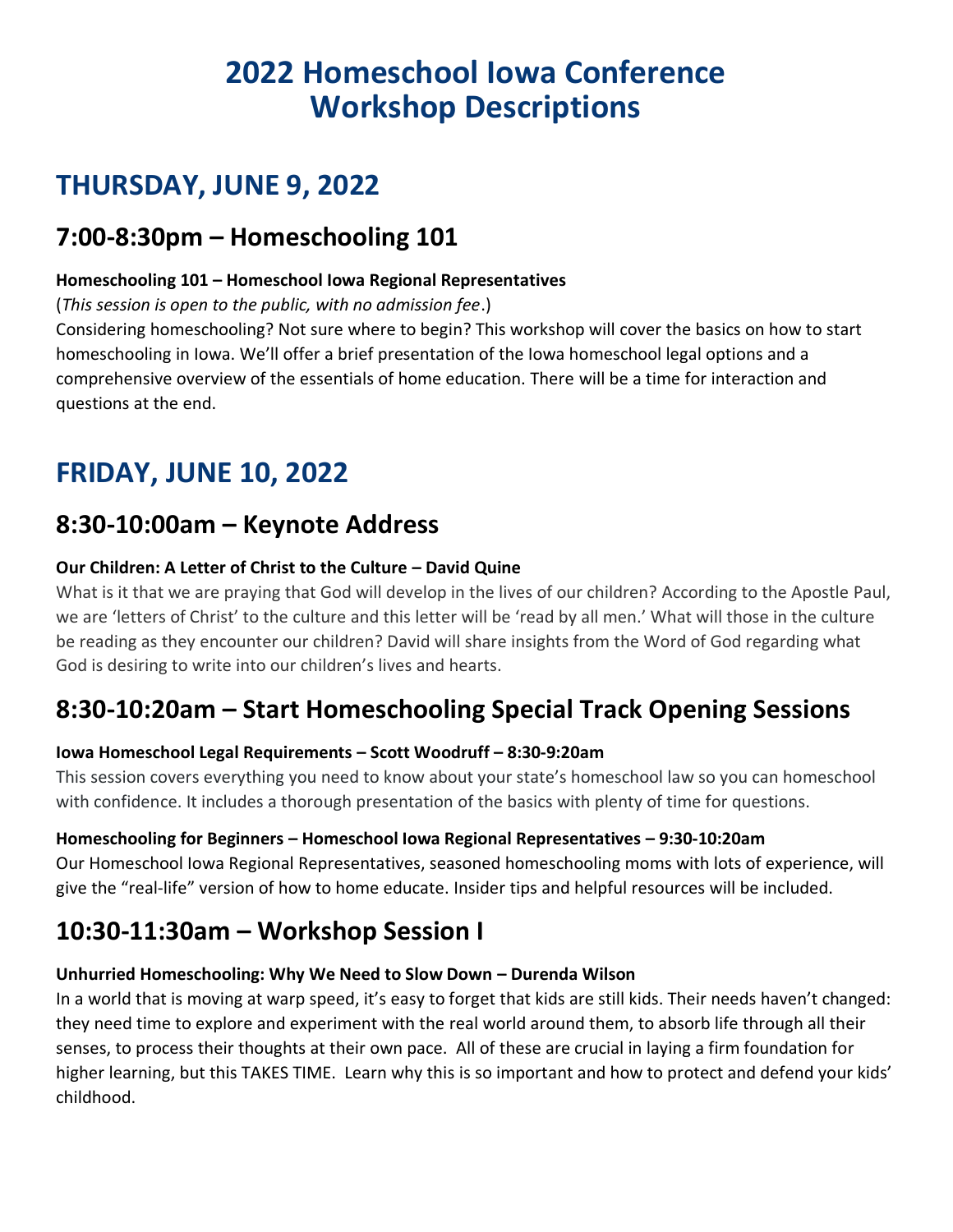# **START HOMESCHOOLING SPECIAL TRACK SESSION (***Open to All Attendees)*

#### **Exploring Homeschooling Methods – Nancy Bjorkman**

This engaging workshop will review several different teaching approaches found in homeschooling and then help attendees identify resources and curricula to fit their family's particular style. Are you just getting started homeschooling? Needing to refocus and redefine what homeschooling could look like for your family? Come benefit from Nancy's almost 30 years of experience and enjoy her dynamic style.

# **Charlotte Mason Foundations: A Paradigm Shift – Nancy Kelly**

Join Nancy for an introduction to Charlotte Mason, including her belief in the child as a person and her viewpoint that education is an atmosphere, a discipline, a life, and the science of relations. Who was Charlotte Mason? What was her educational philosophy? Can her methods be used in high school as well as in elementary school and middle school? Drawing from her 20 years of experience using Charlotte Mason's methods, Nancy will talk about the basics of a Charlotte Mason education and how it can transform your homeschool.

## **Building Monasteries in the New Dark Age – Rory Groves**

It has been said, "Homeschools are the monasteries of the new Dark Age." What does it mean to raise a family in this day, and how can Christian parents prepare their children to thrive in an increasingly Dark Age? This talk addresses these questions and provides practical steps for families to build their households on the Rock, households that will be lights in the darkness.

# **Nurturing a Mathematical Gift into a Passion – Ed Zaccaro**

A failure to find mathematics challenging, interesting, or relevant are significant factors when children lose interest in mathematics. All children, but especially those who are talented in mathematics, must be exposed to material that lights a fire and nurtures their gift. This session will give teachers information that will help them not only develop mathematical thinking in their students, but also ideas on how to nurture a passion for mathematics.

# **Are You Intimidated about Homeschooling High School – Vicki Tillman**

**H**omeschooling high school can be the best years of all! Here's why you can do it and how to handle planning, organizing, record keeping (like transcripts) and finding the right courses and curricula for your teens.

# **Licensed Teacher Credit Course Orientation & Collaboration Project Training – Julie Naberhaus**

This workshop is for conference attendees who have also registered with Heartland AEA for the professional development activity providing license renewal credit. It will include a brief orientation as well as training for the optional collaboration project that can be applied toward required hours. Time will be provided at the end of the session for a Q&A about the teacher credit course.

# **11:45am-12:45pm – Exhibitor Workshops**

# **What Is Dyslexia? The Most Common Reason a Child Will Struggle with Reading, Writing, and Spelling – Heidi Kroner, Aspire Academy**

Do you have a child who is struggling to read, write, and spell while your other children do not? Want to learn the signs of dyslexia in preschool, elementary, middle, and high school? It is never too late to identify it because all children who struggle with it can be brought to grade-level reading or have reading struggles prevented! Heidi Kroner will present what dyslexia is, why it occurs, how to help a child with the signs of dyslexia become a more fluent reader, writer, and speller, and how to identify it at any age.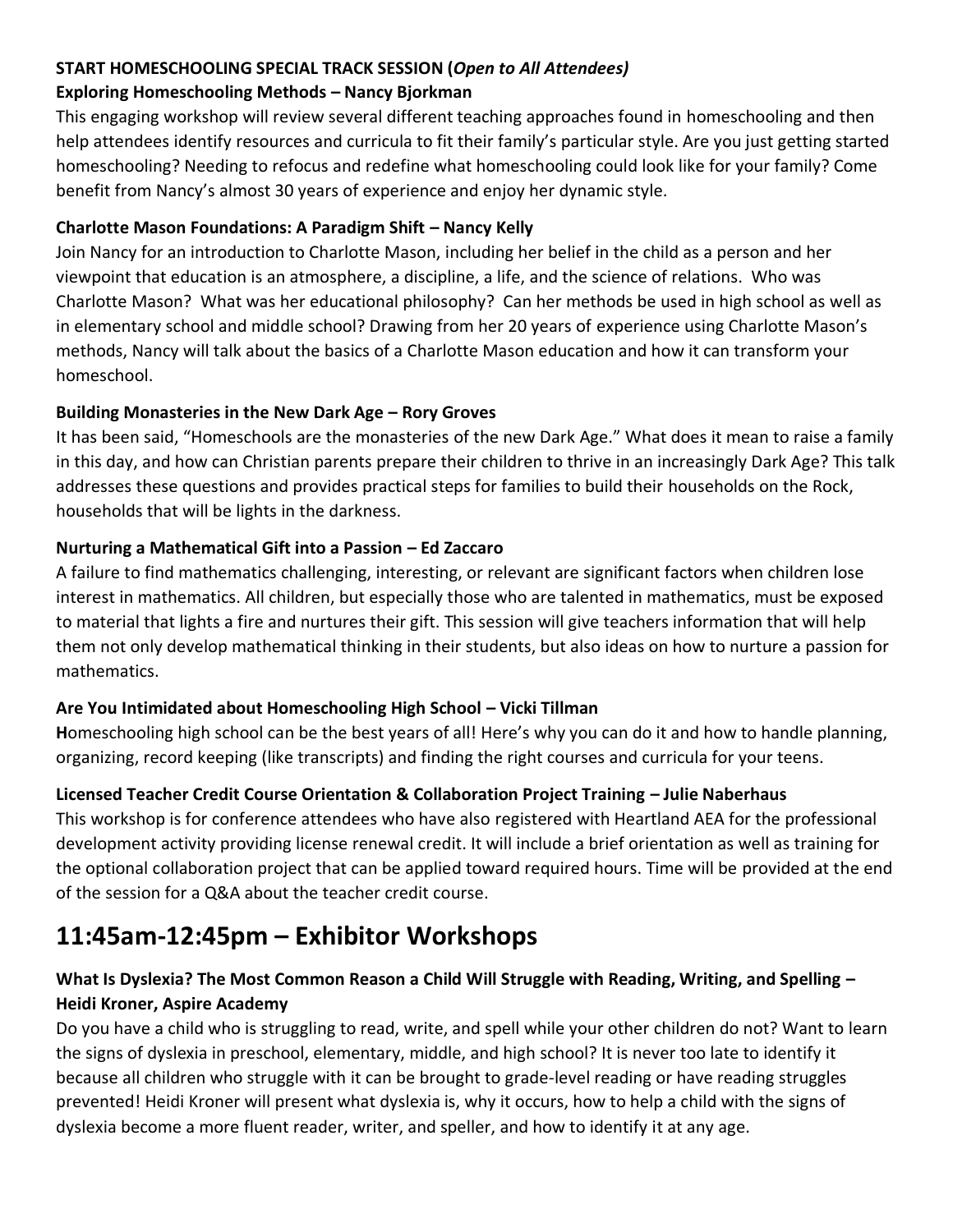# **Book Reports and Activities That Make Your Kids WANT to Read More Often – Sharon Fisher, BJU Press Homeschool / Home Works by Precept**

Let's look at some creative book summary activities for your kids that you can assemble to provide many different inventive ways to summarize a book. We will also talk about the writing process, some quick ways to assemble a sandwich paragraph, and more. You'll experience a hands-on opportunity to learn about and assemble innovative tools that will encourage your child to read.

## **Making Wood Shop Available to All Ages – David Von Holten, Building with David, LLC**

Building with David is an online wood shop program. All wooden pieces are mailed, and detailed videos are emailed monthly. Each project also comes with multi-subject supplements. Building with David is hands-on and makes learning fun and useful. Our slogan is "Large Construction Skills Learned Through Small Projects."

## **Do I Really Need to Teach Handwriting? – Cathy Angel & Ali Roemhild, Making Reading Heavenly**

You are probably thinking that there is not enough time in the day, and handwriting seems an easy lesson to eliminate! Come to our workshop, and in five minutes we will convince you it is so important that you can't afford to skip it! Research tells us that fluent handwriting is necessary for your children to reach their potential in reading and composition! Poor handwriting is often the culprit that makes kids HATE to write. We will also be sharing games that enable kids to learn to spell and read while writing!

#### **Homeschooling: More Than Just Education – Brian Young, Master Books**

So many curriculums claim Christian foundations, but very few remain firm on Creation. Find out what a difference this can make. See how it not only excites your children for learning but will also build a solid foundation for them to resist the constant immorality faced at every turn.

# **1:00-2:00pm – Workshop Session II**

## **The Happiness Habit: A Life Hack That Will Improve Your Moments and Memories – Jeannie Fulbright**

Can you recall those early days when your children were very little? What do you remember most? The happy times? The fun adventures? Or do you remember the mistakes you made and the ways you failed? Science and research have shown that our brain is hardwired to recall negative memories over positive ones. It's vital that you take steps now to ensure your memories are not distorted with this natural tendency to focus on the negative. In this session, Jeannie will share what you can do now to preserve joys of your homeschool journey and how this will increase the joys your family experiences in your daily life.

#### **HOMESCHOOLING SPECIAL NEEDS SPECIAL TRACK**

## **You Can Homeschool Your Struggling Learner–and We Can Help! – Faith Berens**

This workshop provides an overview of HSLDA's Struggling Learner / Special Needs Department and the many resources we provide to both members and non-members. Faith shares diagnostic checklists for struggling learners, discusses common roadblocks homeschooling parents face (and how to navigate around them), and shares strategies for achieving success with your children who learn differently.

#### **Eyes and Ears to See and Hear: Teaching Art and Music – David & Shirley Quine**

Living in an age that is filled with that which is ugly, we must be lining the hearts and minds of our children with that which is truly beautiful. Studies in music and art can do just that. This should not be considered as 'extra' to our daily curriculum. Make time to enjoy the beauty and richness of music and art together with your children. It's time your children will never forget .... it's time you will cherish forever. Teaching art and music is a wonderful way to bring beauty into a broken world.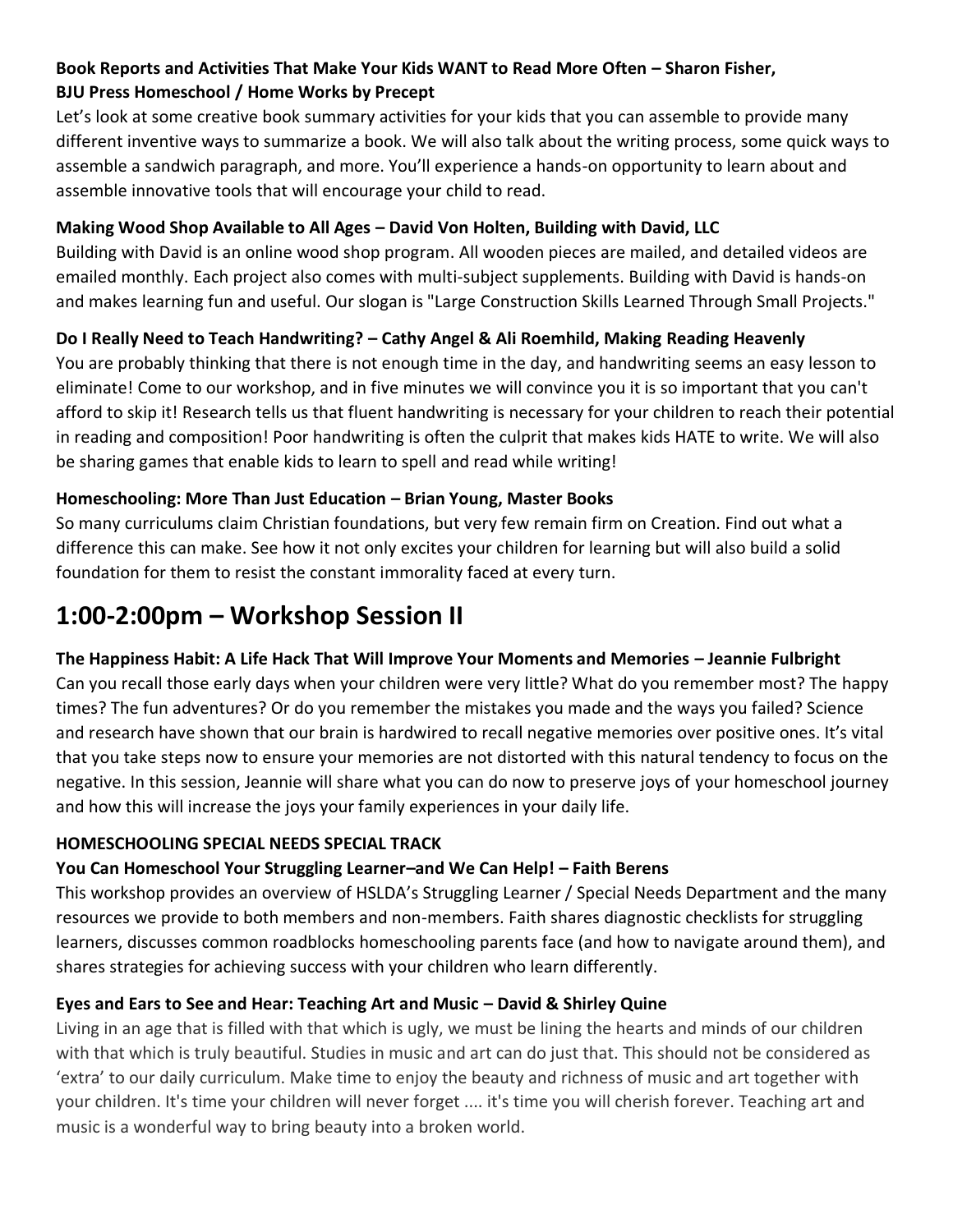#### **Technology and the Future of Work – Nick Reddin**

The world of work is changing, and that change is being driven by technology. In this session, you will hear about those changes and how to best prepare today's youth for tomorrow's workplace. We will discuss the changing landscape of needed workplace skills and technological developments that are reshaping the way America and the world works.

#### **Managing Life & Home While Homeschooling – Nancy Bjorkman**

Time must be budgeted just like money. We must determine the difference between the fixed (what we must do) and the discretionary (what we would like to do) and set our priorities. This workshop will be filled with practical tips and encouragement for everyday living as a homeschool family. Areas covered include understanding your calling, relationships, schooling, meals, household clutter and cleaning, and general household management. Attendees will leave with practical and applicable tips.

#### **Homeschooling During Tough Times – Vicki Tillman**

Sometimes unexpected things disrupt the homeschool year. When this happens, it seems like all the best-laid plans go out the window. We will discuss how to make realistic adjustments to academics and life rhythms, manage stress, and model resiliency for your teens.

#### **Qualified for Life: High Schoolers as Persons – Nancy Kelly**

Interested in a rich, vigorous, character-building education for your high schooler? Charlotte Mason had a successful plan for the high school years. Her offering was in response to the utilitarian system that was in place 100 years ago and unfortunately still reigns. This session will discuss Mason's blueprint and offer principles and practices to begin planning what could be your student's best years!

# **2:30-3:30pm – Workshop Session III**

## **Homeschooling: Purpose or Performance? – Durenda Wilson**

We all have clear reasons that we decided to homeschool, but as we continue this journey, the lines can become blurred. It can be so easy to get caught up in how our kids (and we) are (or aren't) performing when it comes to homeschooling. But what if that isn't actually what we are called to? Mastery *can be* important. God talks about becoming skilled and the importance of diligence. But what if we are giving up purpose and exchanging it for performance?

#### **HOMESCHOOLING SPECIAL NEEDS SPECIAL TRACK**

## **Teaching Struggling Learners at Home: The Nuts & Bolts for Success – Faith Berens**

This workshop offers practical resources, lists of materials, and curricula to equip you as you work with a struggling learner in your homeschool. Faith explains multi-sensory teaching methods, direct instruction, modeled teaching, and "scaffolding" instruction. She also shares ideas for designing a unique home instruction program tailored to your child's specific challenges.

#### **Parentcraft: Courage – Nancy Kelly**

Charlotte Mason exhorts parents to have confidence and courage in their parenting, yet courage is not the first thing we usually pray for or think we need when it comes to raising our families. Learn how a fuller understanding of this virtue can make all the difference in your parenting through story, picture, and etymology! Be of good courage!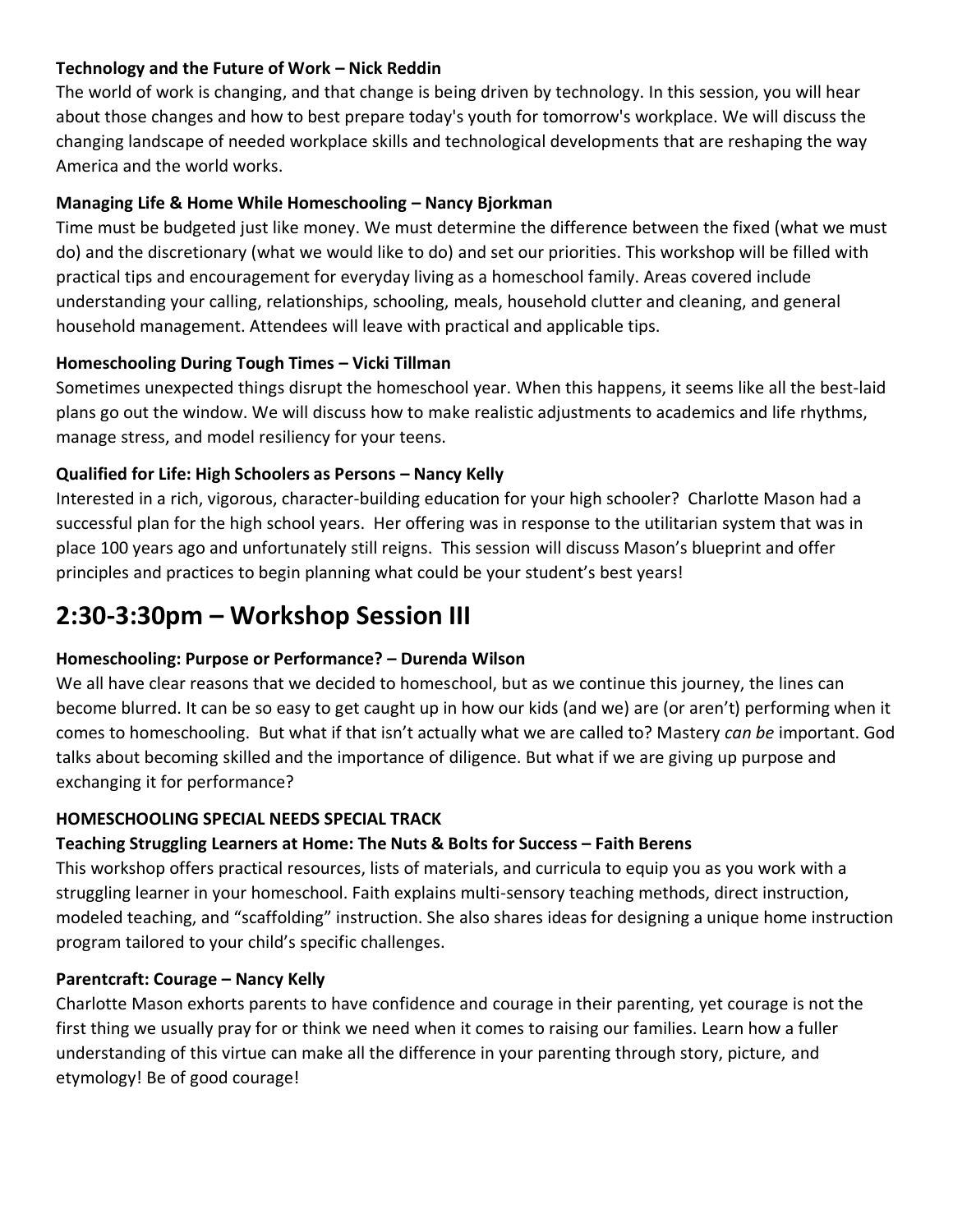#### **Durable Trades for a Durable Future – Rory Groves**

Jobs in the building trades are projected to increase faster than jobs in every other sector in America over the next decade. Over the same period, many white-collar jobs requiring 4-year college degrees will cease to exist. This talk exposes the "Vital Lie" in our society that manual labor is only for low-paid, uneducated dropouts. In fact, trades are among the highest-paid, longest-lasting, and most resilient professions.

#### **Teaching (and Learning) the 7 Elements of Art – Annie Pool**

Ever feel lost when trying to do Picture Study, tour an art museum, or teach basic drawing? This workshop will train your eye to notice the 7 elements of art and how to teach them to your children. Navigating the art world is tricky for the homeschool parent. How do you choose a curriculum? Is the Internet an okay substitute for a teacher? How do you critique your child's art without being an artist yourself? Learn not just what to teach about art, but how to see art with an artist's perspective and how to convey that to your children through your own teaching style and at your own pace.

#### **Breathing Life into Your High School Math – Jenny Conner**

"The Principality of Mathematics is a mountainous land, but the air is very fine and health-giving." ~Charlotte Mason

Is this indicative of high school math in your home? Are you enjoying the fine air and taking in the summit view, or does the air feel thin and your student is seemingly stuck hiking in a circle? In this workshop, we will learn how to help students retrace their steps to build a more solid understanding of place value, fractions, decimals, integers, and exponents. Then with this firm ground under our feet, we will navigate how to breathe life into your upper-level math lessons through hands-on discovery and practical examples of Algebra and Geometry concepts. Come explore with us, for a world of truth and beauty awaits to be found in this mountainous land!

## **MAKE & TAKE WORKSHOP** *(Advance Registration Required)*

## **Tea-Tasting & Cold Brew Coffee – Coleen Meyer**

The perpetually positive and encouraging Colleen and Malia Meyer will lead you in tasting and learning about a variety of teas and ways to brew them, health benefits of tea, and all about cold brew coffee. The Make & Take workshop fee provides for samples and take-home bags.

# **4:00-5:00pm – Workshop Session IV**

## **Building Resilience in Your Kids – Durenda Wilson**

The capacity to recover quickly from difficulties lends itself to overcoming the countless obstacles that life can bring. As adults, we have all experienced things we never thought we would face, and we know that our children will have their own share of difficulties. Though there is no way to know what those will be, we can prepare our children by helping them build resilience throughout their childhood.

## **HOMESCHOOLING SPECIAL NEEDS SPECIAL TRACK**

## **Accommodations for Students with Disabilities – Faith Berens**

This workshop addresses a crucial but frequently misunderstood topic related to special needs homeschooling. In this power-packed workshop, Faith explains the difference between accommodations and modifications, describes 504 Accommodation Law, and answers homeschooling parents' most frequently asked questions.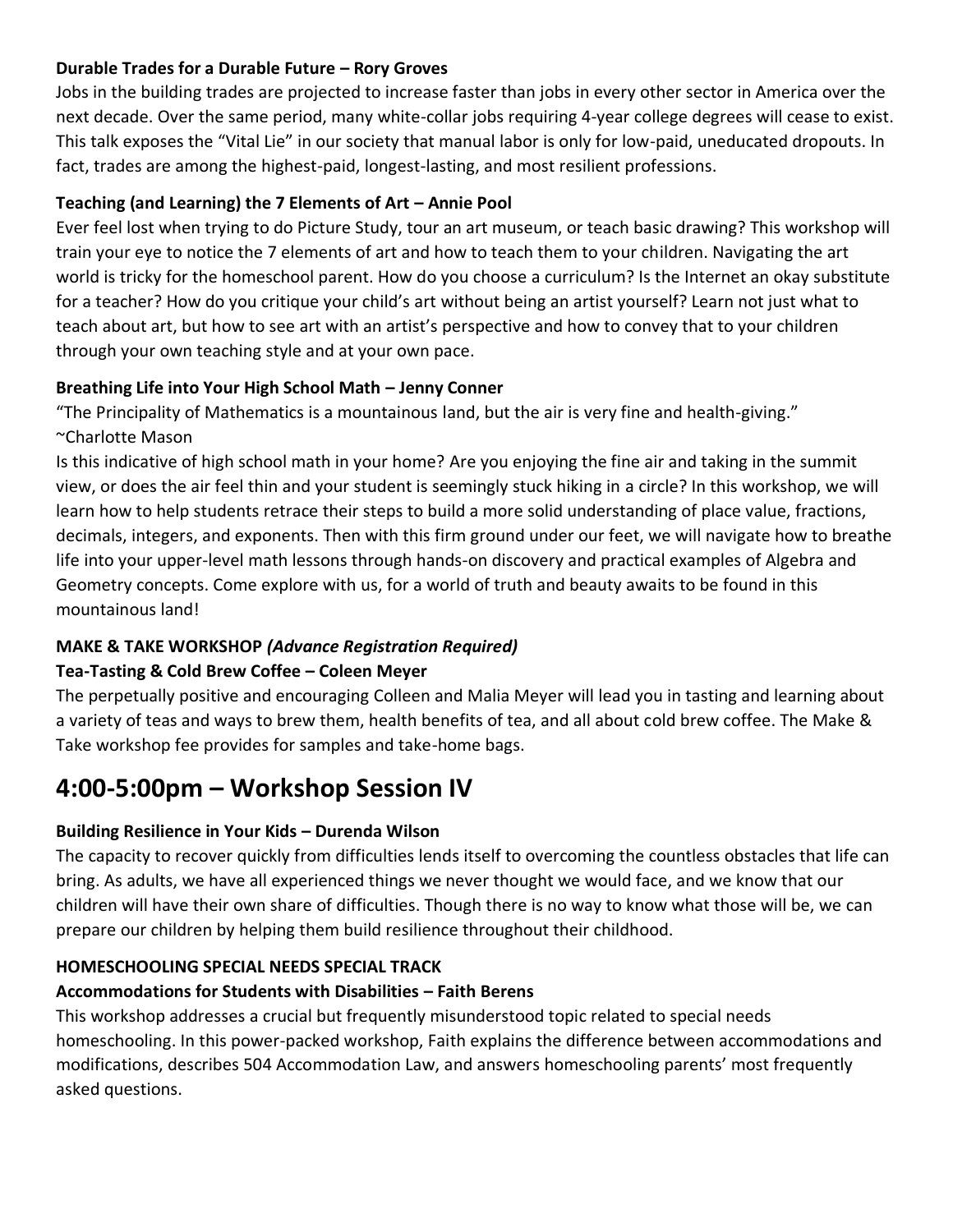These include:

- Can I give accommodations to my child on end-of-the-year standardized tests? What type of documentation is needed to do so?
- How do homeschoolers apply for special testing accommodations for college entrance exams?
- What documentation is required by the College Board and ACT for my high schooler to be considered for and granted special testing accommodations?
- Should high school students with disabilities disclose their diagnosis during the college application process?
- Can my college student receive accommodations?
- **•**What accommodations are colleges required to provide to students with disabilities?

Faith will also share a disability resource guide for teens and young adults.

# **Five Steps to a Superior Science Education – Jeannie Fulbright**

There is a reason that American school children score at the bottom on international science assessments. It is the ineffective way in which science is taught in schools. Most of us were subjected to this system and obtained only a cursory understanding of science. As homeschoolers, we have the freedom and opportunity to throw out those unproductive techniques. We can truly impart a deeper knowledge and love for science. Jeannie will share five vital steps, inspired by Charlotte Mason, that will ensure you impart a superior science education. These five steps will not only enrich your homeschool, they will prepare your children for high school and college.

# **Meal Planning – Erin Port (***also presented on Saturday at 10:00am***)**

Join Erin Port from *Simple Purposeful Living* as she helps you meal plan simply, on purpose, for your busy family. Together, you will debunk popular myths about meal planning and walk through the meal planning process step by step. You will walk away encouraged with tangible tips and tools to be successful and take the stress out of "what's for dinner" so you can gather around the table for a delicious meal and meaningful conversation. Get ready to see meal planning in a whole new light. We will laugh and have fun along the way. (This workshop is repeated on Saturday at 10:00am.)

# **Start with Chickens: Homesteading as a School Subject – Rory Groves**

In every generation except the last two or three, parents have taught their children how to grow their own food, keep animals, and provide for their basic needs. With wit and wisdom, this talk presents some ways parents can teach their children homesteading skills and "mend" the chain that has been broken with our great-grandparents.

# **Home Organization: Bringing Calm into Chaos – Amy Recker & Stacie Stanley**

Do you struggle with organization? Do you and your family struggle to find things in your home? Does your home constantly feel like chaos? Do you struggle finding peace in your home? If you answered "yes" to any of these questions, we would love to help you turn your chaos into calm.

#### **MAKE & TAKE WORKSHOP** *(Advance Registration Required)* **Kokedama – Greater Des Moines Botanical Center**

Create your own Kokedama to take home while learning about caring for this ancient Japanese garden art form. "Koke" means moss and "dama" means ball, so we will be crafting moss balls and planting into them. Kokedama may be used to create a hanging string garden or may be featured on a tray. You will leave with one beautiful and easy-to-care-for Kokedama.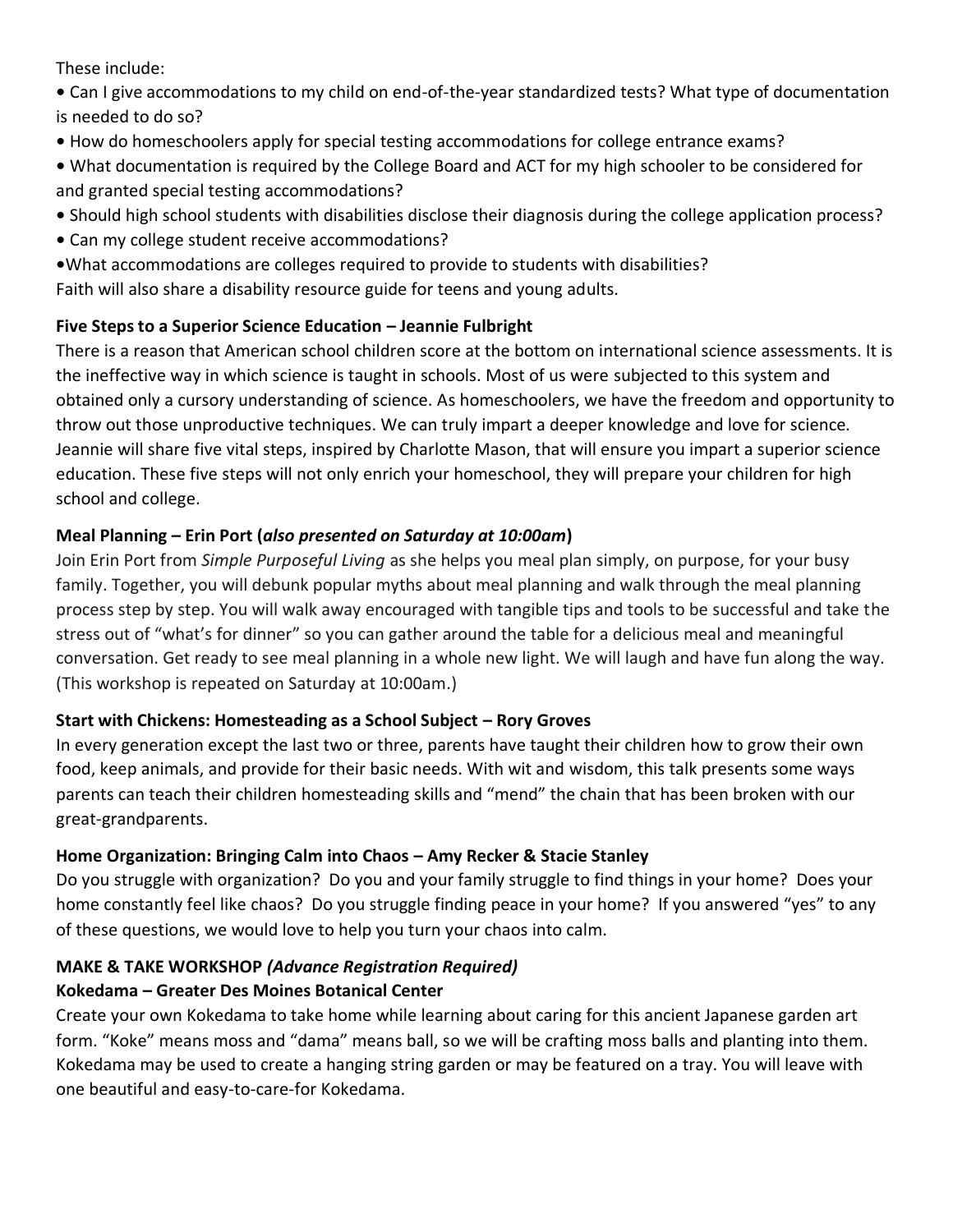# **5:15-6:15pm – Exhibitor Workshops**

#### **Navigating the College Journey with GCU – Callie Rafferty, Grand Canyon University**

The process of applying to college can be daunting for everyone, but for homeschool families, it can be even more rewarding if you start early and do it right. At Grand Canyon University, we have a large homeschool student population, and our previous student body president was a homeschool student! In this workshop, the Homeschool Admissions team will walk you through how to start the college search process with confidence, and how parents and students can prepare early for college. You will learn how to create a stellar homeschool transcript, how dual enrollment can save you much time and money on your undergraduate degree, and the different ways you can earn college credit before starting college classes.

#### **Five Core Habits to Help Your Child Learn Anything – Lauren Gideon, Classical Conversations**

Come and hear about how you can help your child acquire the essential habits to learn anything. This talk will model these "core habits," allowing you to experience them yourself!

#### **Virtual Music Lessons: Is That Even Possible? – Mike Nemeth, fp Music Academy**

Mike Nemeth, founder and owner of fp Music Academy, has been playing piano all his life and in the past few years has begun to pass along his skills to others. Taking advantage of the opportunities provided by the pandemic lockdown, he began gathering teachers of other instruments to teach with him in his then-newlyexpanded company. Their collective skills in making use of remote learning have flourished, and they are all successfully teaching people from coast to coast how to play their chosen musical instrument. Mike brings some of the best practices learned from their experiences to you in this workshop.

## **How to Develop Mathematical Thinking and a Love of Math in Early Childhood** –

#### **Ed Zaccaro, Hickory Grove Press**

Most parents know that reading to children is an important part of developing literacy, but, unfortunately, when it comes to developing mathematical thinking, these same parents sometimes feel confused and inadequate about how best to jumpstart their young children's interest in and understanding of numbers. This session will go over easy-to-understand explanations of important number concepts, along with activities and resources to develop them. In other words, this session will help show participants a pathway not only to mathematical excellence, but also a love of math!

## **Making It Count** – **Barry Pettyjohn, firstBible International**

There's no doubt that our goal as parents is to raise our children to love Christ. Salvation is just one step in that process. Service is the next step. How can we utilize our time as parents and educators to teach our children to love God, not just in word, but also in deed?

# **6:30-8:30pm – Couples' Dinner** *(Advance Registration Required)*

# **Seven Prayers of a Parent – David & Shirley Quine**

As homeschool moms and dads, we plan and prepare, but let us never forget to pray for our children! It is easy to fall into the daily routine of lesson planning and teaching but forgetting that "except the Lord builds the house, they labor in vain who build it" (Psalm 127:1). Therefore, let us pray.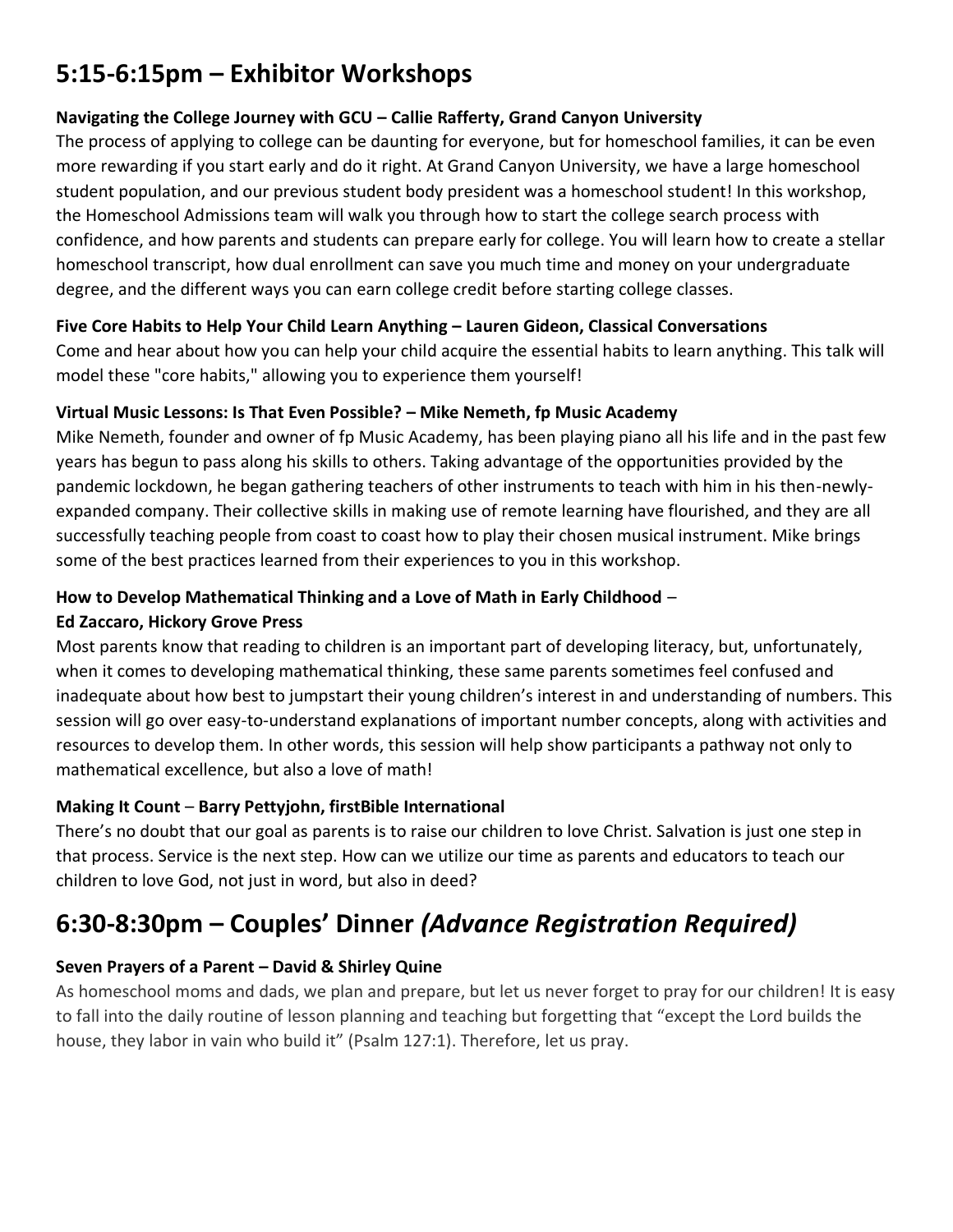# **SATURDAY, JUNE 11, 2022**

# **8:00-9:30am – Special Breakfast Sessions***(Advance Registration Required)*

#### **Moms & Muffins: Nurturing Sibling Relationships – Durenda Wilson**

This is Durenda's most popular speaking topic! Most of us didn't factor into the equation just how much sibling conflict would be part of our homeschooling days! It can be exhausting! As homeschooling parents, we have a unique opportunity to nurture sibling relationships among our children. Find out practical ways to do this and what an IMPORTANT part of our homeschooling it really is!

#### **Dads & Donuts: The Family Economy – Rory Groves**

The Bible teaches that the basic economic unit of society is the Family—not the corporation, not the government, not the individual. This talk explores the basic elements of a family-centered economy and provides practical steps for families to reclaim productive households that will thrive in uncertain times.

# **8:30-9:30am – Workshop Session V**

#### **Guard Your Schedule: From It Flows the Wellspring of Your Homeschool Atmosphere – Jeannie Fulbright**

As a homeschooler, you have a plethora of opportunities to enroll in classes, co-ops, extra-curricular activities, clubs, and organizations, as well as service, and ministry. You even have an abundance of curriculum choices for every area of education. The question you must ask yourself is, "How will choosing to do this affect your day, your week, and the atmosphere of your homeschool?" It's vitally important that you guard against being over-scheduled with courses or activities that 'seemed wonderful' when you were presented with the idea but do nothing but create stress and an atmosphere of chaos and hurry. Jeannie will share stories of her own mistakes and triumphs, as well as how you can know when to say "yes" and when to say "no" when creating your homeschool schedule.

#### **Simplicity – Nancy Kelly**

"The parent who would educate his children, in any large sense of the word, must lay himself out for high thinking and lowly living; the highest thinking indeed possible to the human mind and the simplest, directest living." – Charlotte Mason

Simplicity is a topic near and dear to Charlotte Mason's heart and completely relevant in today's complicated and consumeristic culture. She said that the quality of simplicity is "the first condition of all successful work with children." What did she mean by that? Through Scripture, poetry, art, and lanterns, we will examine the nature of simplicity and uncover what hinders us from living simple lives and doing the deep work required of us as parents.

#### **Engaging Early Learners – Nancy Bjorkman**

What should "school" look like for early learners? What things are developmentally appropriate for the younger ages? How do we keep our "Littles" appropriately occupied while homeschooling their siblings? This fun and informative session will provide a comprehensive overview of teaching methods specifically geared to pre- and elementary-age children. Nancy will share resources, fun games, toddler tips, and easy activities, all designed to help parents think outside the box when it comes to "doing school."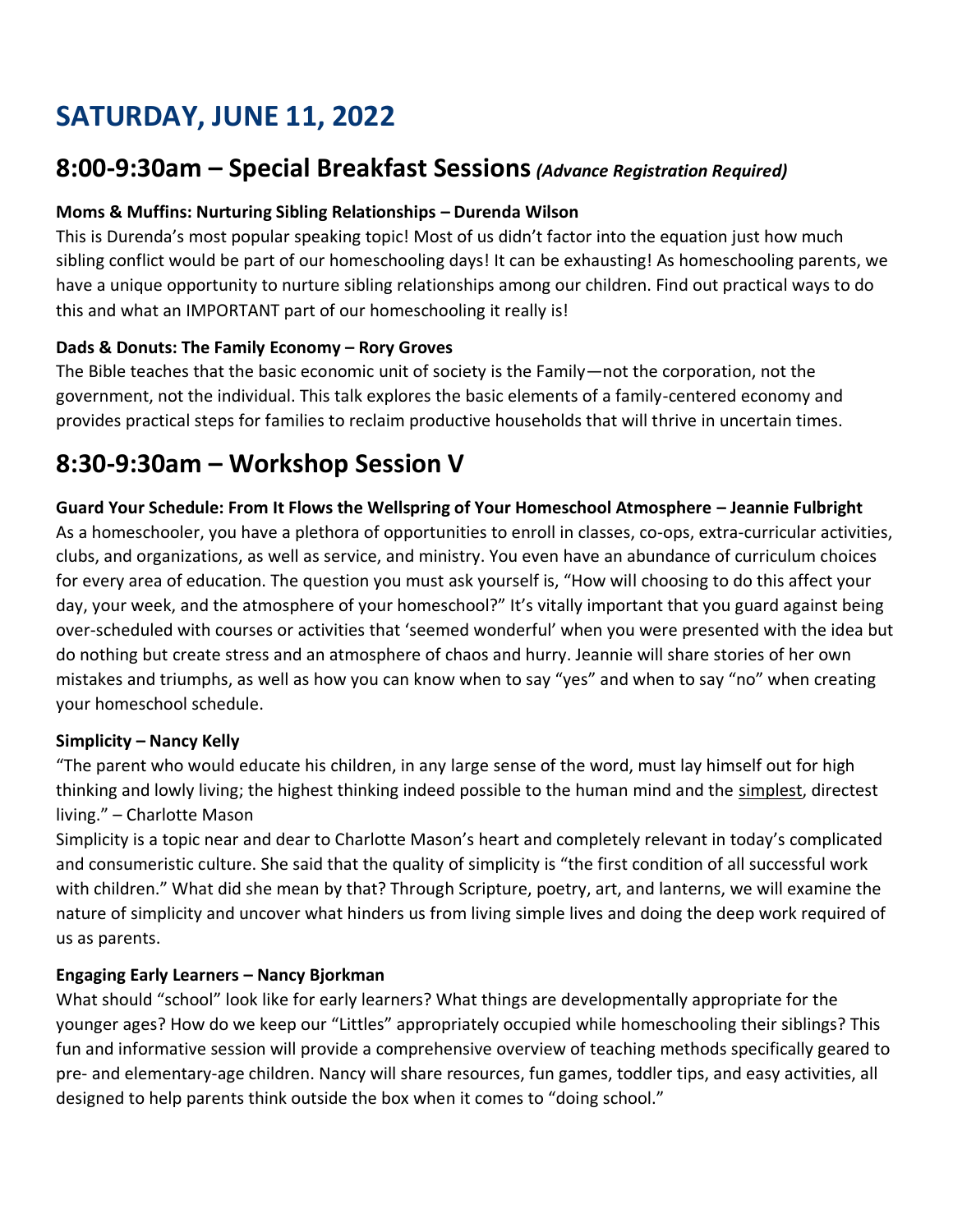#### **Don't Judge Me: A Lesson from the Front Line of Parenting – Scott Woodruff**

When your child gives you that look, and says, "Don't judge me!" you are at a crossroads, a moment of truth, a moment of great peril and great opportunity. This session will give you the tools you need to turn what could be an ugly situation into a transformative moment of healing and redemption. If your head sometimes swims when you try to figure out whether it's right or wrong to judge your child in a particular situation, this session will plant your feet on solid ground in ways that may surprise you.

# **10:00-11:00am – Workshop Session VI**

#### **Pulling Weeds or Applying a Pre-Emergent? – David Quine**

What are we implanting into the hearts, souls, and minds of our children? What are we giving them to think about? God has given us wisdom in answer to these questions: "Whatever is honorable, whatever is right, whatever is pure, whatever is lovely, whatever is commendable, if there is any excellence and if anything is worthy of praise, think about these things." Remember the saying: "An ounce of prevention ..." Come and hear how David and Shirley have applied these truths to education.

#### **HIGH SCHOOL & BEYOND SPECIAL TRACK**

#### **The College Question: Exploring Alternatives to College – Rory Groves**

For thousands of years before college was an option, people trained for work through the apprenticeship model. Rather than going tens (or hundreds) of thousands of dollars in debt, young people were paid to learn and were prepared for life by godly mentors. This talk explores alternatives to the college-debt route, including apprenticeship, mentorship, and entrepreneurship.

#### **A Crash Course on All Things ACT – Jenny Conner**

In this workshop, we will dive into the details regarding ACT and learn general test-taking strategies. Next, we will look at each of the four individual tests which comprise ACT (English, Mathematics, Reading, and Science Reasoning) and discuss strategies and resources specific to each test. Lastly, since the math portion seems to strike fear in all high school juniors, we will spend time working through example problems together. We will come to understand how mathematical thinking, as opposed to rote memorization, is the key to success on this portion of the exam. Buckle up!

## **Meal Planning – Erin Port (***also presented on Friday at 4:00pm***)**

Join Erin Port from *Simple Purposeful Living* as she helps you meal plan simply, on purpose, for your busy family. Together, you will debunk popular myths about meal planning and walk through the meal planning process step by step. You will walk away encouraged with tangible tips and tools to be successful and take the stress out of "what's for dinner" so you can gather around the table for a delicious meal and meaningful conversation. Get ready to see meal planning in a whole new light. We will laugh and have fun along the way. (This workshop is also offered on Friday at 4:00pm.)

#### **TEEN TRACK WORKSHOP**

## **Stretching, Posture & Poise – Hannah Melody**

Our bodies function at their optimal level when they are flexible and limber. This workshop will cover some basic stretching techniques and tips for better posture. We will end the workshop with some simple fun exercises and dances.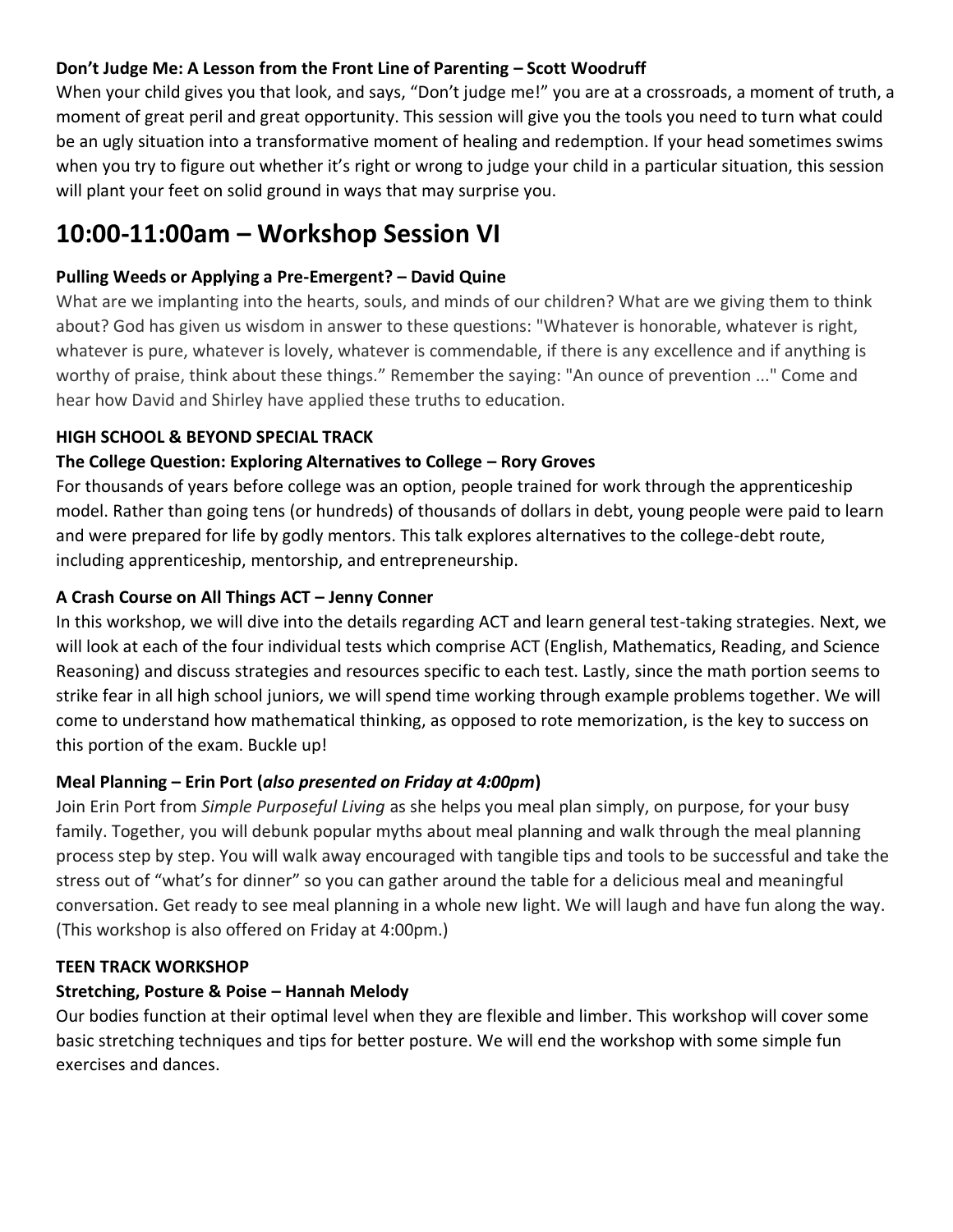# **Tackling Tricky High School Issues: Practical Help for Homeschooling High School Students with Special Needs – Faith Berens**

This workshop addresses some of the challenges associated with teaching struggling or atypical learners at home in the high school years. Do you have questions such as, "How do I award my child with special needs a diploma?" or "What do I do since my child with dyslexia can't read typical high school level material?" Faith discusses alternative coursework, specialized curricula and learning materials, assistive technology, transcript options, possible graduation guidelines, high school programs for special learners, and post–high school options. She also offers tips for navigating the process of applying for testing accommodations for college board tests.

# **MAKE & TAKE WORKSHOP** *(Advance Registration Required)*

## **Preschool Busy Bags – Annie Pool**

Busy bags are a fun way to keep preschoolers engaged in creative learning play. Come learn about using and creating busy bags with components that may be reconfigured to create new ways to learn and play. You will leave with five busy bags and ideas on how to use them in different ways.

# **11:15am-12:15pm – Exhibitor Workshops**

# **Yelling Is Lazy – Sean Allen, The Well Ordered Homeschool**

Yelling is a quick fix with a short shelf-life. What's worse, it rarely reaches the heart of our children for good. This talk will explore the reasons why we as parents often yell at our children and the damaging effect it can have on our relationship with them. We'll also look at a number of practical ways you can discourage disobedience without all the shouting.

## **Mr. Christian Goes to Washington** – **Greg Baker, The FAMiLY Leader**

Can a Christian engage in politics without being "political"? Get involved with government for God's glory (instead of man's), to tangibly bless and help people and make an impact for good? Yes! The FAMiLY Leader's Greg Baker reveals how Iowa's Church Ambassador Network is transforming the way Christians across the country relate to their governing authorities and shares a unique opportunity Iowa teens have to become ambassadors for Christ in government, business, and beyond!

## **Parents, Kids and Money Matters® – Chris Wieting, Thrivent – Pine Lake Financial Associates**

Movies, advertisers, friends. They can all affect kids' attitudes about life – and money. This workshop will help parents find out how to talk to kids about influences, choices, and responsible money habits. Parents and kids will reflect on their values and get practical tools to make teaching (and learning) about money fun.

## **School Choice in Iowa – Walt Rogers, Iowans for Tax Relief**

Join us for a look at Iowa's current public school education monopoly and an analysis of how more school choice will improve parents' options and outcomes.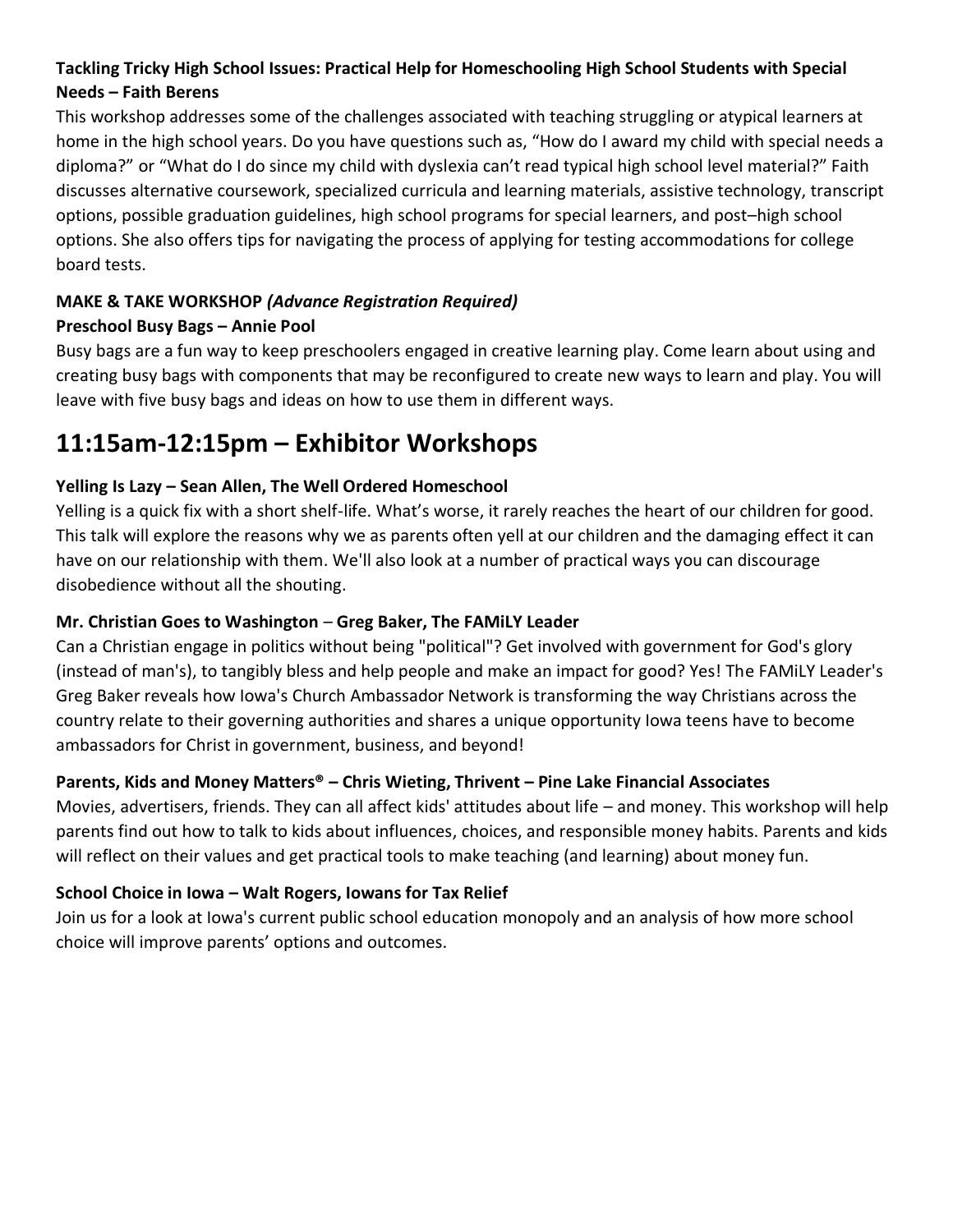# **1:00-2:00pm – Workshop Session VII**

#### **Preparing Your Mom Heart for the Post-Homeschool Years – Durenda Wilson**

The homeschooling journey becomes such a big part of our lives as moms. Sometimes it seems as though we will never see the finish line, but talk to any homeschool mom with grown kids and she will tell you, "The days are long, but the years are short." What feels like a lifelong commitment soon becomes a distant memory, and when you've given your all to this worthy task of homeschooling, the next season can bring a conflict of emotions. Durenda has graduated seven (so far) whom she has homeschooled from the beginning, and, in this session, she shares some key thoughts to consider as you near the finish line.

## **HIGH SCHOOL & BEYOND SPECIAL TRACK**

#### **How to Homeschool High School – Vicki Tillman**

You can do this! The high school years can be the best homeschooling years of all. We will discuss the basics you need to know about planning and goal setting, figuring out what your unique teens need, finding the right resources, record keeping that doesn't give you headaches, and preparation for your teens' futures.

## **The Well-Balanced Mind: The Imagination Factor – Nancy Kelly**

Do you value your imagination? Your child's? This workshop is an exploration of the importance of imagination in education, faith, and life. Mason said that "imagination is, like faith, the evidence of things not seen" and is an integral part of everyone's personhood. How can we nurture this in our materialistic society where testing reigns supreme?

#### **The Secret to Teaching Writing That Anyone Can Master – Jeannie Fulbright**

Writing is one of the subjects a homeschool mother dreads to teach. There is a reason for this. Most people do not understand the difference between academic writing and creative writing. In fact, the difference is so vast that most publishers won't publish a novel from a person who is accomplished in writing nonfiction. Nonfiction, like math, is formulaic and easy to master. But few students are given the formula. Instead, they are given curriculum that increases writing anxiety, requiring flowery prose, metaphors, similes, onomatopoeias, alliteration, and the list tirelessly goes on. The truth is that this is not the kind of writing that earns one A's in college; it's quite the opposite. In this talk, Jeannie will share the simple formula that will make writing the easiest subject you teach.

#### **TEEN TRACK WORKSHOP**

## **Intro to Wilderness Survival – Tressa Vos**

In this workshop, we will cover the basics of wilderness survival: finding water, building shelters, making fires, and finding food. We will also discuss how to approach survival situations, both in the wild and in life, from a calm and Christ-like perspective. Other topics will include navigation, team building, critical thinking, and rescue planning. Come ready to learn and explore!

## **The Algorithms that Control Us – Josh Bingaman**

YouTube, Facebook, Instagram, Google, the Metaverse. Social media has become an integral part of most American's daily lives, as the average person spends 144 minutes on social media every day. How do we navigate through the world of high-tech media without allowing it to influence our families? Join us for our workshop as we discuss media, Big Tech, and how to protect our families in this technological age.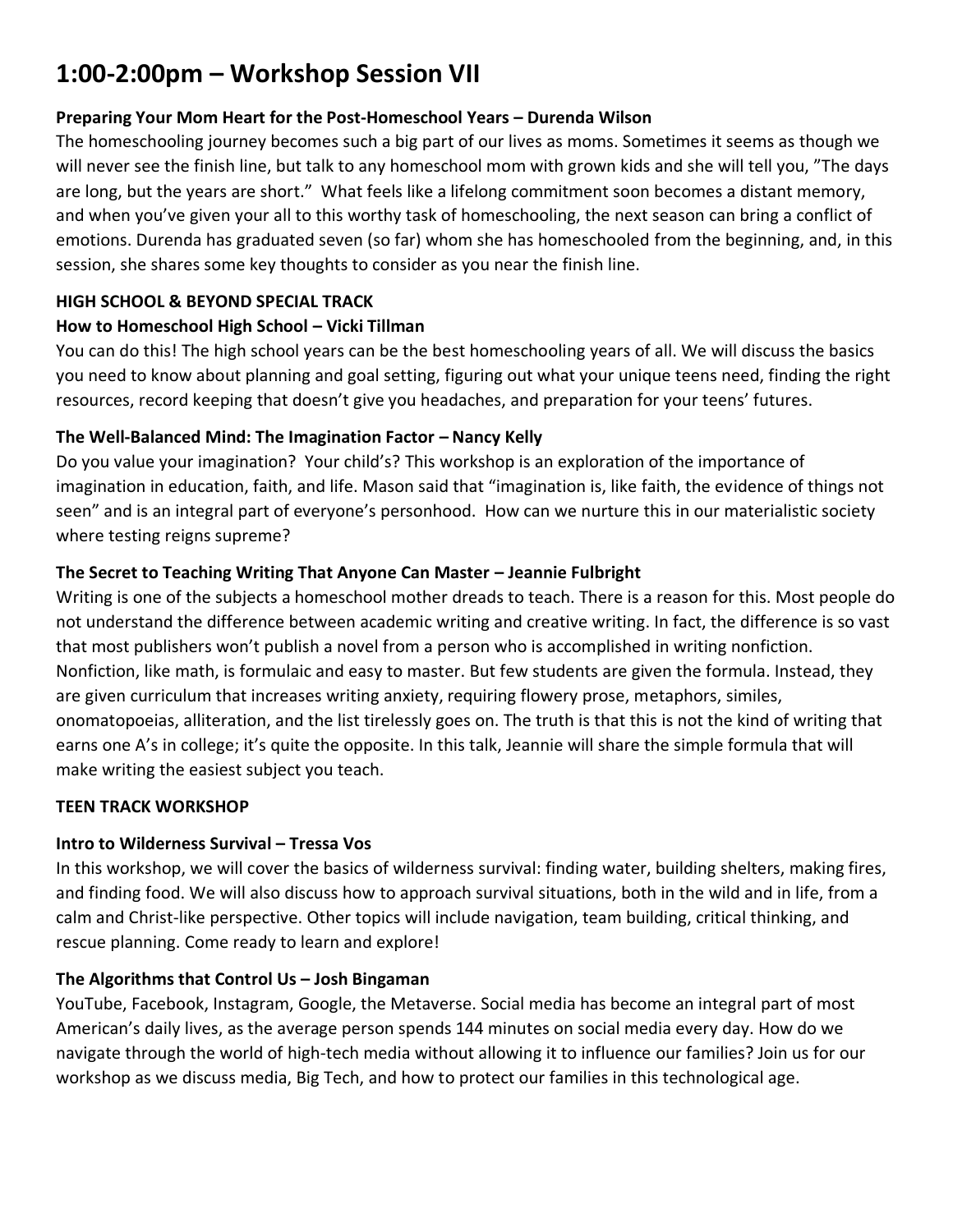#### **MAKE & TAKE WORKSHOP** *(Advance Registration Required)* **Water Coloring Nature – Emily Verdoorn**

Join us for a hands-on experience painting from life and the natural world around us. Come as you are, beginner or experienced, and walk with me through some practices to give you a little more courage as you seek to pay attention to the natural world through paint and paper. You'll get to learn a little about watercolor, practice using all your senses to engage with nature, and begin a nature journal entry of your own to take home.

# **2:30-3:30pm – Workshop Session VIII**

# **The Essential Tools for Developing Self-Motivated Children – Jeannie Fulbright**

There are few things more frustrating to the homeschool mom than a child who does not care to do his lessons. In this talk, Jeannie shares valuable tools for developing children with self-initiative. These tools are none other than Charlotte Mason's teaching called Masterly Inactivity. By implementing the seven elements of Masterly Inactivity, you will find yourself homeschooling from abundance, trusting in the Lord's plan for your children's lives, and watching your children blossom into self-confident people that pursue their learning with purpose.

# **HIGH SCHOOL & BEYOND SPECIAL TRACK**

# **How to Build the Transcript Your Teen Needs – Vicki Tillman**

Every teen has a different life destination. Here are ten tips for creating a transcript that truly shows who your teen is and where they are headed in life. We will discuss transcripts for teens headed into the workforce, the military, community colleges, private colleges, and competitive universities.

## **The Art of Self-Education through Notebooking – Nancy Kelly**

Throughout Mason's six volumes, we read about dozens of notebooks. We will look at this wide variety and see how they were used, why they were used, and which ones we should use today. Nancy will share examples from Mason's day as well as what her own family has implemented, inspiring attendees to begin or continue this lifelong habit of self-education.

# **Defending Homeschooling When Critics Say Homeschooling Parents Abuse Their Kids – Scott Woodruff**

One day a terrible parent in your state may do something criminal to a child— and the media may push the narrative that because the child was homeschooled, more restrictions should be placed on homeschooling families. This session will analyze some real-life situations where this has actually happened and equip you to give a compassionate, commonsense answer when family, friends, coworkers, or the local media assert that the problem is not enough homeschool regulations.

## **TEEN TRACK WORKSHOP**

## **Drama Clinic: A Merry Heart – Natalie Ogbourne**

In this informative and interactive workshop, we will talk about acting and improv and what place they might have in daily life. Then, we'll dig into a few techniques, rules, and, best of all, some improv activities.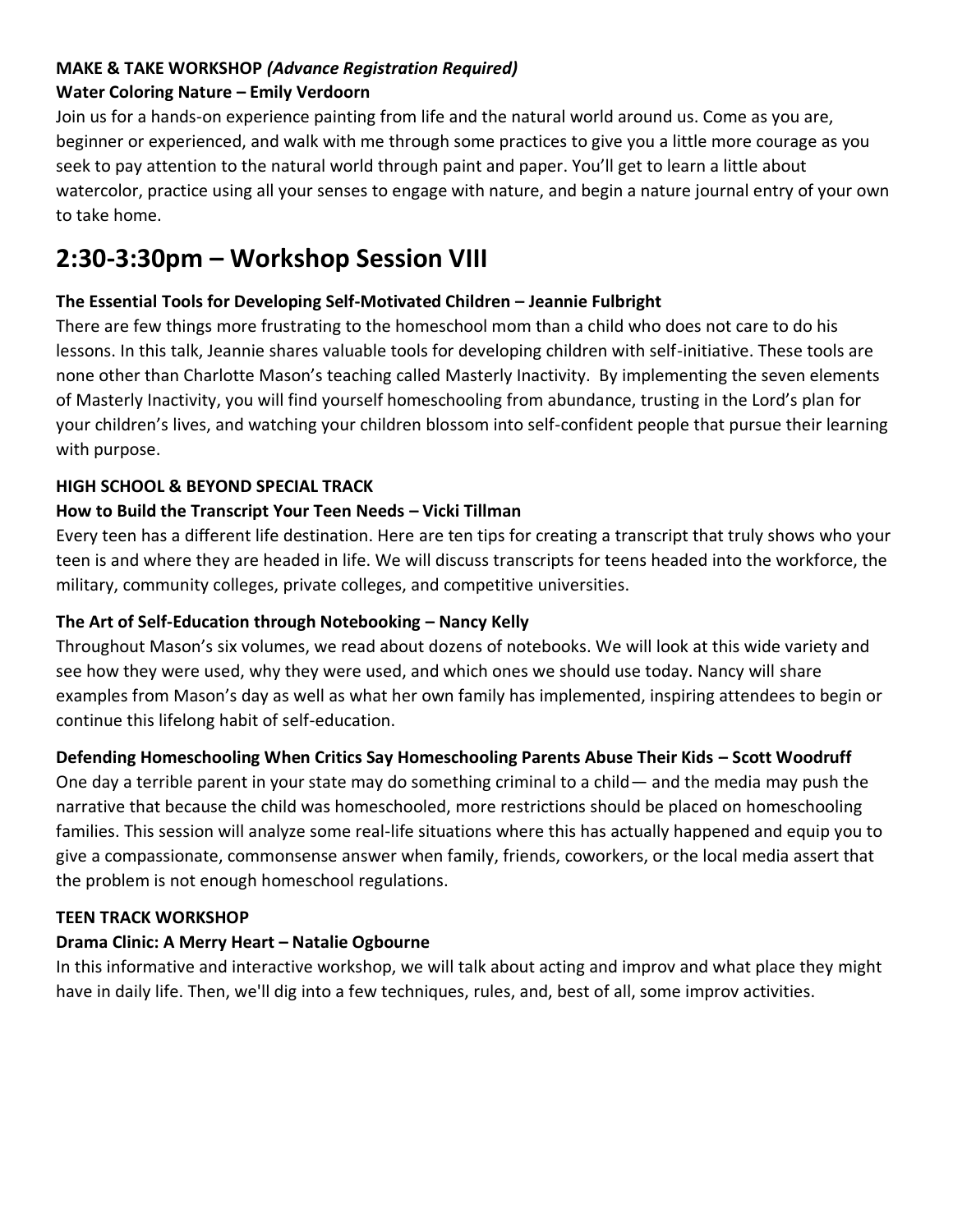#### **Healthy Habits for Life: Making Physical Health a Priority – Meg Jacques**

Wellness and how we fuel our bodies have become confusing topics, haven't they? It can be even more confusing to try to explain these concepts to our kids. What if you could strip away some of the noise around this topic and instead make informed, intentional decisions about how you fuel your body and your family? In this course, we'll walk through the foundations of wellness, including a simple strategy for categorizing food (so easy my four-year-old can do it!), mindful eating, the key components of a nutrition label, and how you can incorporate these ideas into your homeschool. We'll wrap up with a brief discussion about our habits and the stories that surround them. At the end of our time together, you and your kids will be empowered to have positive conversations about how you fuel and move your bodies with intention.

#### **The Ten Things All Future Mathematicians and Scientists Must Know (But Are Rarely Taught) – Ed Zaccaro**

Mathematicians and scientists have been closely tied to many famous disasters. The Challenger explosion, the failure of the Mars Explorer, and the Kansas City Hyatt Regency walkway collapse all involved thinking errors. Our future mathematicians and scientists must know how to prevent tragedies such as these from occurring. Because science and mathematics instruction is often dominated by facts and calculation, children are rarely exposed to these important concepts. You will leave this session with many high-interest stories and activities that will fascinate your children and show them the strong connections between math and science and the world we live in.

# **4:00-5:00pm – Workshop Session IX**

#### **Sustainable Homeschooling – Durenda Wilson**

We all begin our homeschool journey with high hopes, but it often doesn't take long before we realize that some things simply are not working. We find ourselves, and/or our kids, in burnout mode. At the same time, we are confronted with the fear that we may somehow fail our children if we let go of something. Learn the importance of creating a sustainable homeschooling life unique to your family, bring joy back into your homeschool days, and help equip you to go the distance!

#### **HIGH SCHOOL & BEYOND SPECIAL TRACK**

#### **How to Choose the Best Electives for Teens – Vicki Tillman**

Every teen is unique! One of the best things about homeschooling high school is that we can help them choose electives that are meaningful to them and help build the life skills that they need (as well as an awesome transcript). We will discuss 10 different categories of electives, as well as traditional and creative ways to earn those credits.

#### **Will Work for Food: The Economics of Self-Sufficiency – Rory Groves**

The Apostle Paul calls us to "work with your hands ... so that you may walk properly before outsiders and be dependent on no one." (1 Thessalonians 4:11-12). This talk explores the biblical mandate to work hard, build community, and decrease our dependence on worldly systems.

## **Literature: Filling Our Children's Hearts, Souls & Minds with Truth – David & Shirley Quine**

You may be asking: "What are the BEST books for my children?" Books that make for wonder! Books that make one kneel in reverence and respect! Books that challenge one to pursue trust in God! Books that are filled with truth! Make time to have shared moments by reading aloud with your family. Share the heartaches and joys of characters from living books tonight and every night with your family. When your family is grown, they will remember the joy of literature!